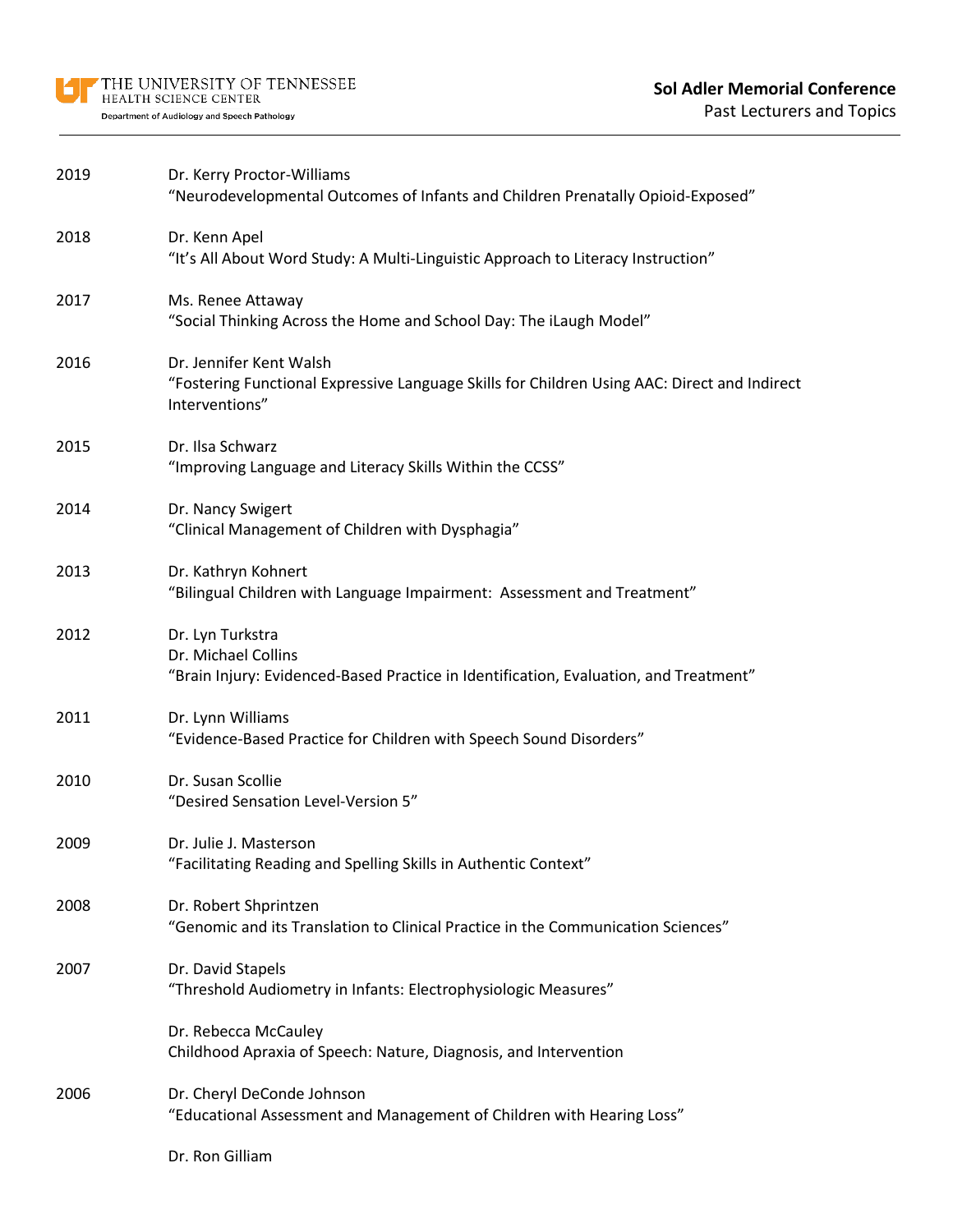| 2004 | Dr. Larry Humes<br>"Outcome Measures in Amplification"                                                           |
|------|------------------------------------------------------------------------------------------------------------------|
|      | Dr. Anna Nabelek<br>"Background Noise Acceptance and Hearing Aid Use"                                            |
|      | Dr. Dave Fabry<br>"Issues Related to Clinical Verification of Hearing Aid Fitting Goals"                         |
|      | Dr. Kathryn Drager<br>"Improving the Design of AAC systems for Young Children"                                   |
| 2003 | Dr. Martha Miller<br>Dr. Maureen C. Riski<br>"Audiologic Assessment and Habilitation of Pediatrics"              |
|      | Dr. Glenis Benson<br>"Autism Spectrum Disorders: Identification, Characterization, Assessment, and Intervention" |
| 2002 | Dr. Jay Hall<br>"Clinical Challenges in Audiology Today"                                                         |
|      | Dr. Carol Westby<br>"Language and Literacy for Students with Disabilities"                                       |
| 2001 | Dr. Brenda Ryals<br>"Functional Consequences of Hair Cell Regeneration"                                          |
|      | Ms. Marci Laurel<br>"Understanding Sensory Integration to Enhance Speech/Language Therapy"                       |
| 2000 | Dr. Robert Shprintzen<br>"Genetic Links to Hearing, Speech, and Language Disorders"                              |
| 1999 | Mr. Greg Risberg<br>"Counseling: Improving Communication with Clients and Caring for the Caregiver"              |
|      | Ms. Madeleine Van Hecke<br>"How to Become Partners with Clients: What Disability Means to Clients"               |
| 1998 | Dr. Carol Flexer<br>"Facilitating Access to Critical Auditory Brain Centers"                                     |
|      | Dr. Mary Jo Osberger<br>"Current Issues in Cochlear Implants with Children"                                      |
|      | Dr. Michael Crary<br>"Developmental Motor Speech Disorders"                                                      |